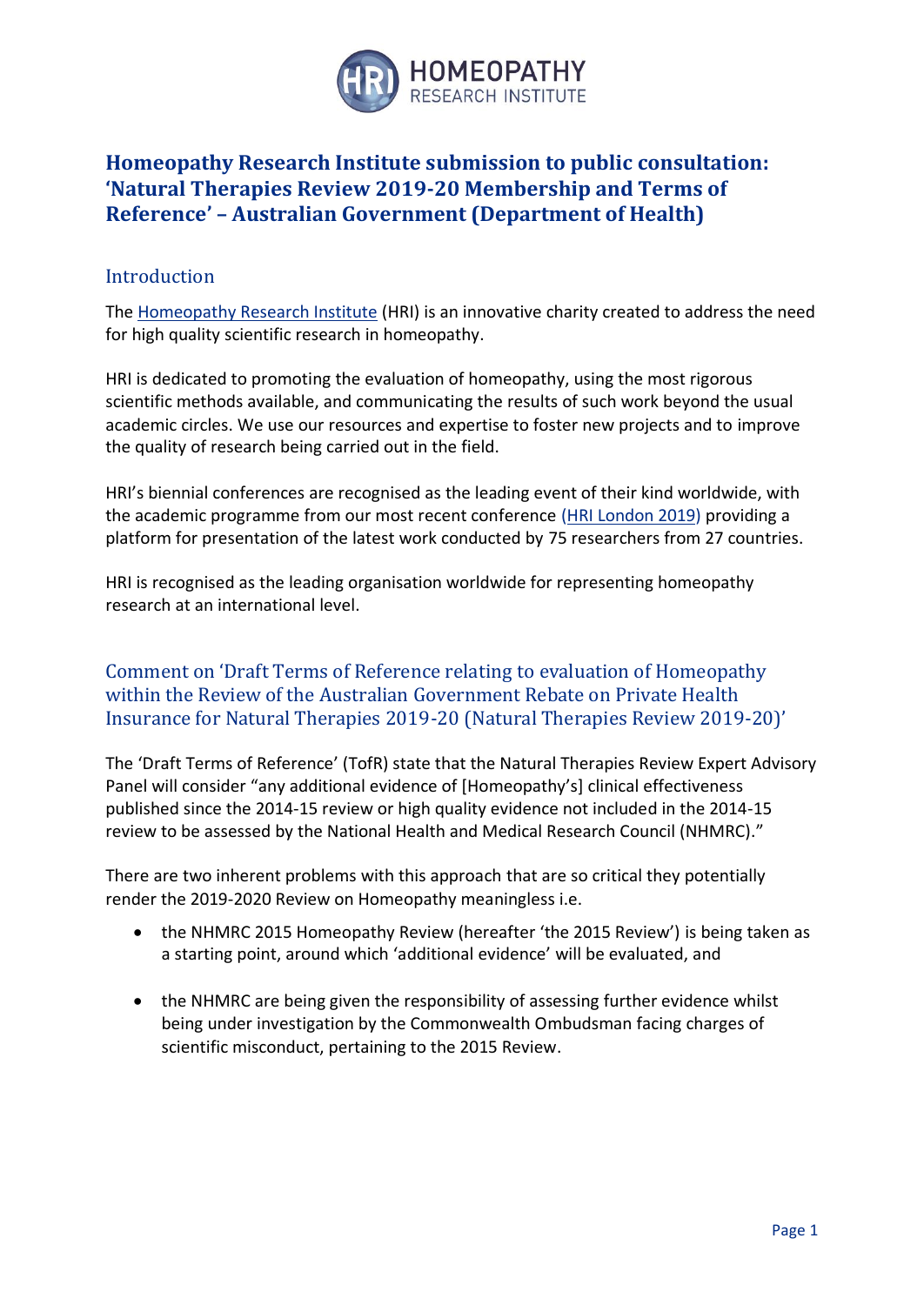

# Background on the methodology used for the 2015 Homeopathy Review

The method used in the 2015 Review is best summarised as a Cochrane Overview with unprecedented and scientifically unjustified additional key aspects, including:

- Results expressed as whether 'reliable' evidence of effectiveness was found for each health condition, with trials needing to have a **minimum of 150 participants and a quality rating of Jadad 5/5** (or equivalent on other rating scales) to be 'reliable'.
- Level of confidence (LOC) in the results for each condition was calculated using an '**adapted GRADE'** system which analysed all trials together (despite the fact that they were assessing **multiple different treatments and using different clinical outcomes**) **and using only two criteria** – size and quality – instead of the usual 4-5 criteria.

#### NHMRC's 2015 Homeopathy Review is not a suitable foundation on which to build the 2019-2020 Review

This draft TofR propose that NHMRC's 2015 Review will provide a foundation around which 'additional' evidence will be considered. This might be a reasonable approach if the evidence included within the 2015 Review had been evaluated in a scientifically robust manner. Regrettably, this is not the case; the methodological flaws in the 2015 Review had such a profound effect on the results that the report's findings cannot be considered an accurate and objective summary of the included studies and thus the report cannot be used as a foundation for further evaluation of the homeopathy evidence base.

To justify this position, below we present the most striking reasons why the 2015 Review cannot be considered sufficiently accurate or robust for use in this manner:

## 1. Results were determined by an unprecedented and unjustified definition of a 'reliable' trial

[Analysis of the Homeopathy Review](https://www.hri-research.org/wp-content/uploads/2017/07/HRI-data-analysis-impact-of-NHMRC-definition-of-reliable.pdf) has established that, of 176 included studies, only 30 trials met NHMRC's minimum n=150 sample size threshold, and of those, only 5 also met the unusually high minimum quality threshold to be classified as 'reliable'.

NHMRC's assessment that **only 5 trials are 'reliable'** is not apparent when reading the Review because all 176 trials are included and described in the Overview Report. However, when compiling the results table for the public Information Paper (IP p.16-18), the results of **171 trials are effectively excluded** because these trials were deemed to be of *'insufficient size and/or quality to warrant further consideration of their findings'.*

It is worth noting that this definition of 'unreliable' was applied even to trials with **positive, statistically significant and clinically significant results**; in some instances, the dismissed trials even state that a power calculation had been performed.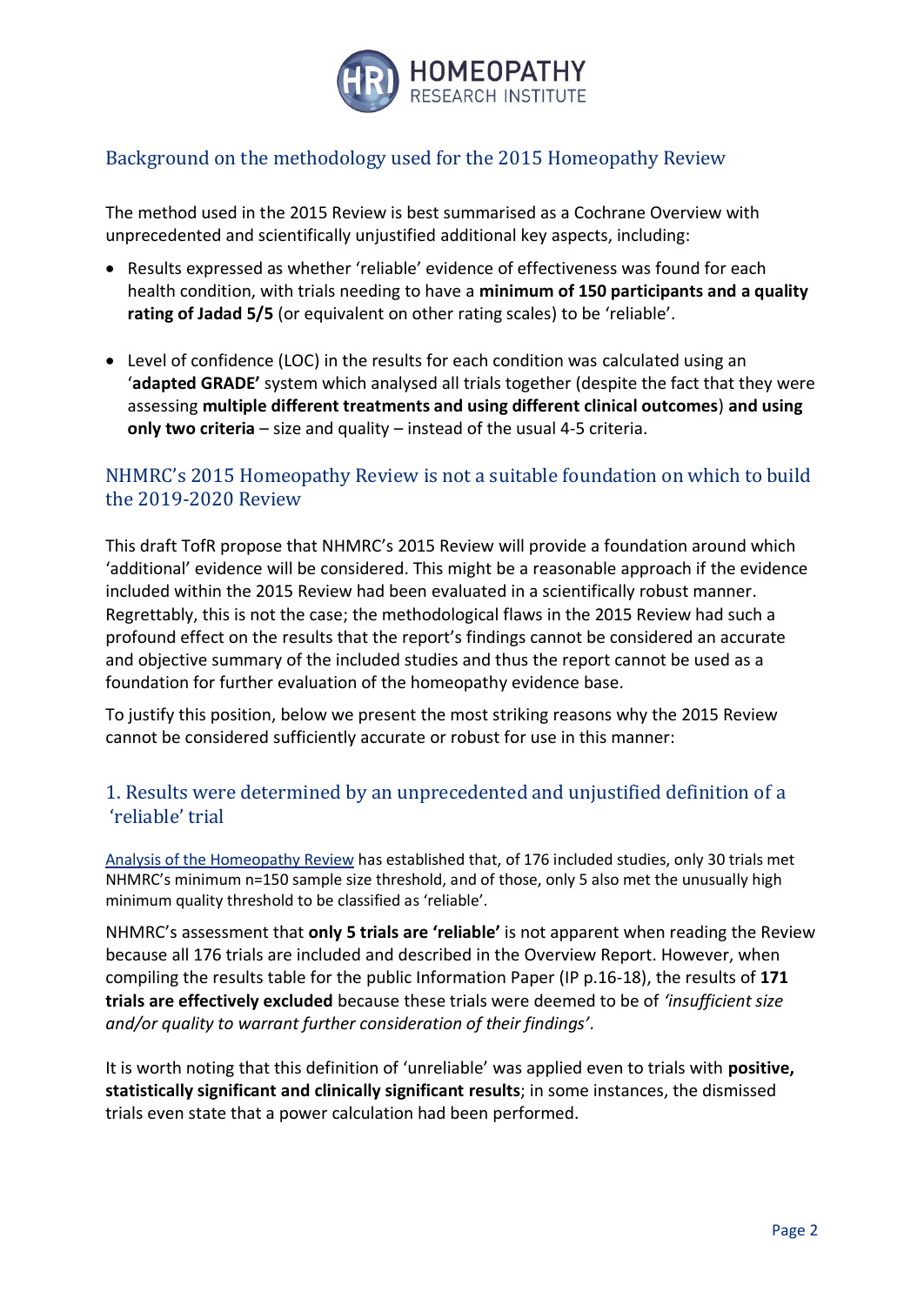

## 2. Unprecedented 'adapted GRADE' analysis produced invalid LOC assessments

'GRADE analysis' is a standardised way of defining the quality of a body of evidence in terms of how confident one can be that an estimate of effect, as detected in the studies, is a true estimate<sup>1</sup>. GRADE is usually used to assess how confident we can be that a treatment is effective **for a particular 'clinical outcome'**. For this reason, when evaluating a group of trials, **GRADE is usually only used if all the studies being analysed measured** the effect of a treatment against **the same clinical outcome**. Furthermore, GRADE is usually only used across groups of trials testing **the same treatment**<sup>1</sup> **.**

For the majority of health conditions identified in the Homeopathy Review there were not enough trials with the same outcome for GRADE to be a suitable assessment tool; neither was there sufficient data for trials to be assessed according to the 4-5 criteria usually used to perform GRADE analysis – only 2 criteria could be assessed per trial.

Although GRADE can be adapted to various clinical questions and scenarios, there are core principles to this method that must be adhered to – most crucially, applying the process to single outcomes and secondly, applying the method to trials testing the same treatment.

The NHMRC did not adhere to these principles, applying their novel method to groups of trials covering **a range of different clinical outcomes** and (in some cases) to trials testing **different homeopathic treatments.** This approach invalidates their level of confidence assessments.

#### 3. Inappropriate methodology resulted in a highly inaccurate report

NHMRC identified 57 systematic reviews as being suitable for inclusion, of which they assessed only 7 to be good quality: 4 Cochrane reviews and 3 non-Cochrane reviews. Cochrane is explicit that their Overview method is designed to be used to summarise Cochrane reviews and other good quality reviews only (Cochrane Handbook 2008, Chapter 22, Table 22.1.a - p610), meaning that the method used was only suited to 12 % of the data.

In addition, NHMRC chose not to access the primary studies covered by the systematic reviews (SRs) in order to verify the accuracy of inconsistent data about single studies described in multiple systematic reviews nor to access missing data.

The combination of these elements of NHMRC's methodology resulted in a poor quality Review with an unacceptable degree of inaccuracy throughout the report (see below).

## 4. Accuracy of quality assessments is unknown for a quarter of the trials

Trial quality, as determined by various quality rating scales, was one of two criteria used for NHMRC's definition of a 'reliable' trial. Despite the direct impact of these quality assessment scores on the Review's findings, NHMRC did not ensure that this data was accurate.

Instead of accessing the primary studies they decided that, "*If quality of the included studies was not reported in the systematic review then those studies were assumed to be poor*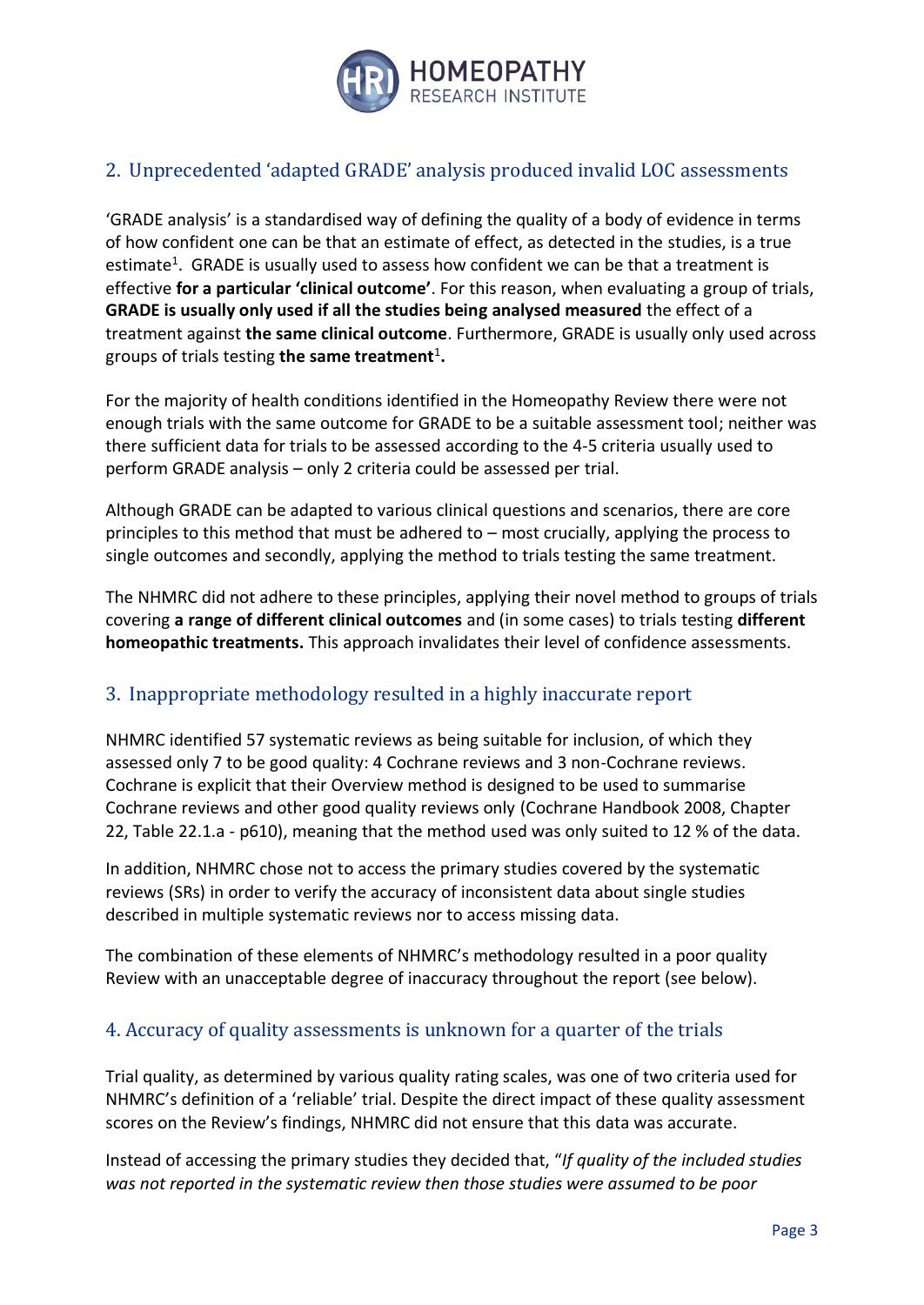

*quality"* (IP p.35). Analysis has identified that this rule was applied to 44 out of 176 studies; thus, one cannot know whether their quality assessments for these trials (25% of the data set) are accurate.

### 5. 49 trials are missing due to inappropriate evaluation (22% of the evidence)

NHMRC failed to conduct a literature search for individual trials not captured within systematic reviews, stating that this 'limitation' would be compensated for by conducting a public consultation. 49 trials submitted via this route were assessed as being suitable for inclusion. However, none of these trials entered the Overview Report or Information Paper.

The 49 trials were assessed by a different review team and reported on in a separate document (['Review of Submitted Literature'](https://www.hri-research.org/wp-content/uploads/2014/07/Review-of-submitted-literature.pdf)). NHMRC's failure to identify the studies themselves meant this evidence was weakened by being assessed as subject to selection bias, despite this being NHMRC's own chosen method.

The submitted evidence was also considered in a completely different manner from the main data set of 176 trials: instead of simply asking whether a trial provided evidence of efficacy or effectiveness of Homeopathy for a named clinical condition, the question became, 'Does this study over-ride the findings of the Overview Report?'. For example,*"Although one small study with low risk of bias favoured homeopathy for the treatment of cough in upper respiratory tract infections, this study did not have enough participants to outweigh the wider body of evidence considered in the overview, which found that homeopathy was not more effective than placebo overall"* (IP p22, referring to Zanasi et al. 2014).

#### 6. No literature search for single studies means further data may be missing

NHMRC conducted their literature search in January 2013, capturing systematic reviews which encompassed **primary studies published up to 2010.** However, as mentioned above, this search included **systematic reviews only**, thereby excluding potentially relevant primary studies. Any further exploration of the homeopathy evidence base would therefore require a completely fresh, comprehensive literature search, not just a consultation process requesting submission of 'additional evidence'.

#### 7. Degree of inaccuracies in final Overview Report make it unfit for purpose

Just a few examples of the errors identified in the Overview Report demonstrate that the 2015 Review is not an accurate source of information on the evidence base for homeopathy:

• Sinusitis – NHMRC assumed all 3 trials cited were poor quality, when in fact one was high quality and showed homeopathy to be more efficacious than placebo (p<0.0001; 113 participants; Zabolotnyi 2007). 3 further studies are missing from this chapter: 2 are present in other chapters (Ammerschlager 2005 & Steinsbekk 2005) and 1 is missing entirely because it was published in German (Friese 2007).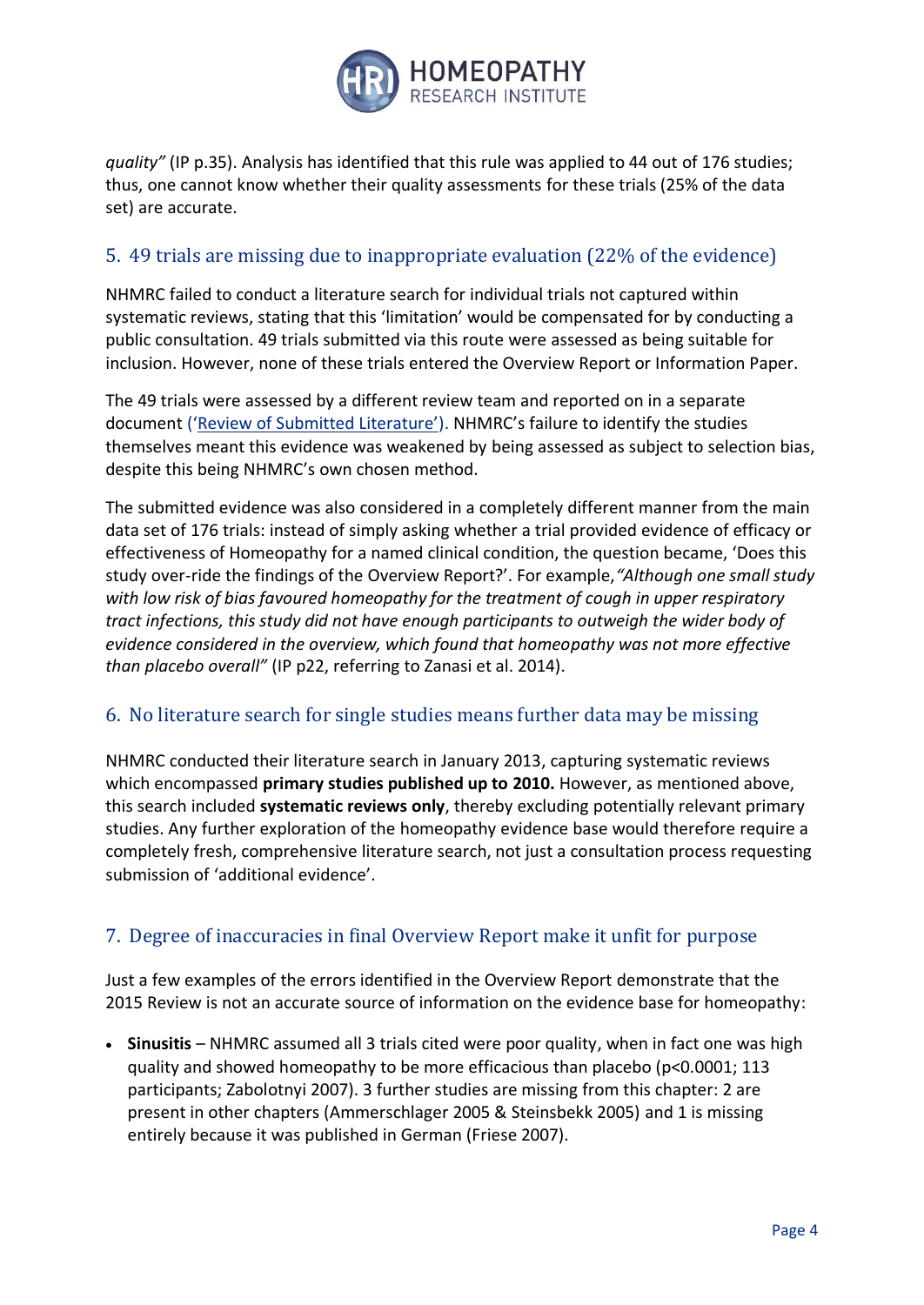

- **Stroke** the single study cited in the Stroke chapter (Livingston 1990) is a homeopathy reference book containing no information about stroke, nor any clinical trials on homeopathy
- **Bruising** one of the two studies cited in the bruising chapter is not a trial of bruising (it is a study on Stroke; Savage 1978) and the data provided about the other study is incorrect (confirmed by checking the original study; Campbell 1976)
- **HIV** one of the two studies cited is not a homeopathy study (Struwe 1993), but tests the drug Dronabinol (delta-9-tetrahydrocannabinol), the major active ingredient in marijuana given at 5mg twice daily, approved by the FDA for chemotherapy-associated nausea and HIV/AIDS-associated weight loss
- **Allergic rhinitis** 7 out of 15 trials have the wrong sample size.
- **Psoriasis** a positive study on psoriasis (Witt 2009) is listed in NHMRC's 176 included studies, yet no psoriasis chapter exists in the Overview Report.

It is essential that all those involved in planning and executing the 2019-2020 Homeopathy Review are aware of the flaws in the 2015 Review in order to understand why it cannot be used as a foundation for further review work. Further details on this topic, in a succinct format, can be found at [www.hri-research.org/Australian-Report](http://www.hri-research.org/Australian-Report) .

#### Ongoing Commonwealth Ombudsman Investigation precludes use of the NHMRC 2015 Homeopathy Review and further involvement of NHMRC in assessing evidence on Homeopathy

A formal Complaint regarding NHMRC's Homeopathy Review published in 2015 was submitted to the Commonwealth Ombudsman in August 2016, citing evidence of procedural breaches, conflicts of interest, bias and misreporting on the part of NHMRC. As the Homeopathy Research Institute provided expert input to this Complaint (contributing the scientific aspects of the case) we have an intimate knowledge of both the Review and the investigation.

**It is important to note that the evidence provided in the Complaint against NHMRC met the threshold of merit to trigger a full investigation** which, having taken three years, is now close to completion.

It is hard to see how this report can be used as a solid foundation for further evidence review work until the Ombudsman investigation has been concluded, particularly considering the scientific flaws and inaccuracies in the report (as detailed above) are self-evident to those with experience in conducting evidence reviews.

HRI also seeks clarification as to how it can be considered appropriate for NHMRC to be given the responsibility of assessing the 'additional' evidence on homeopathy, whilst this organisation is currently being investigated on charges of scientific misconduct relating to how they assessed the 'original' evidence on Homeopathy from 2010-2015.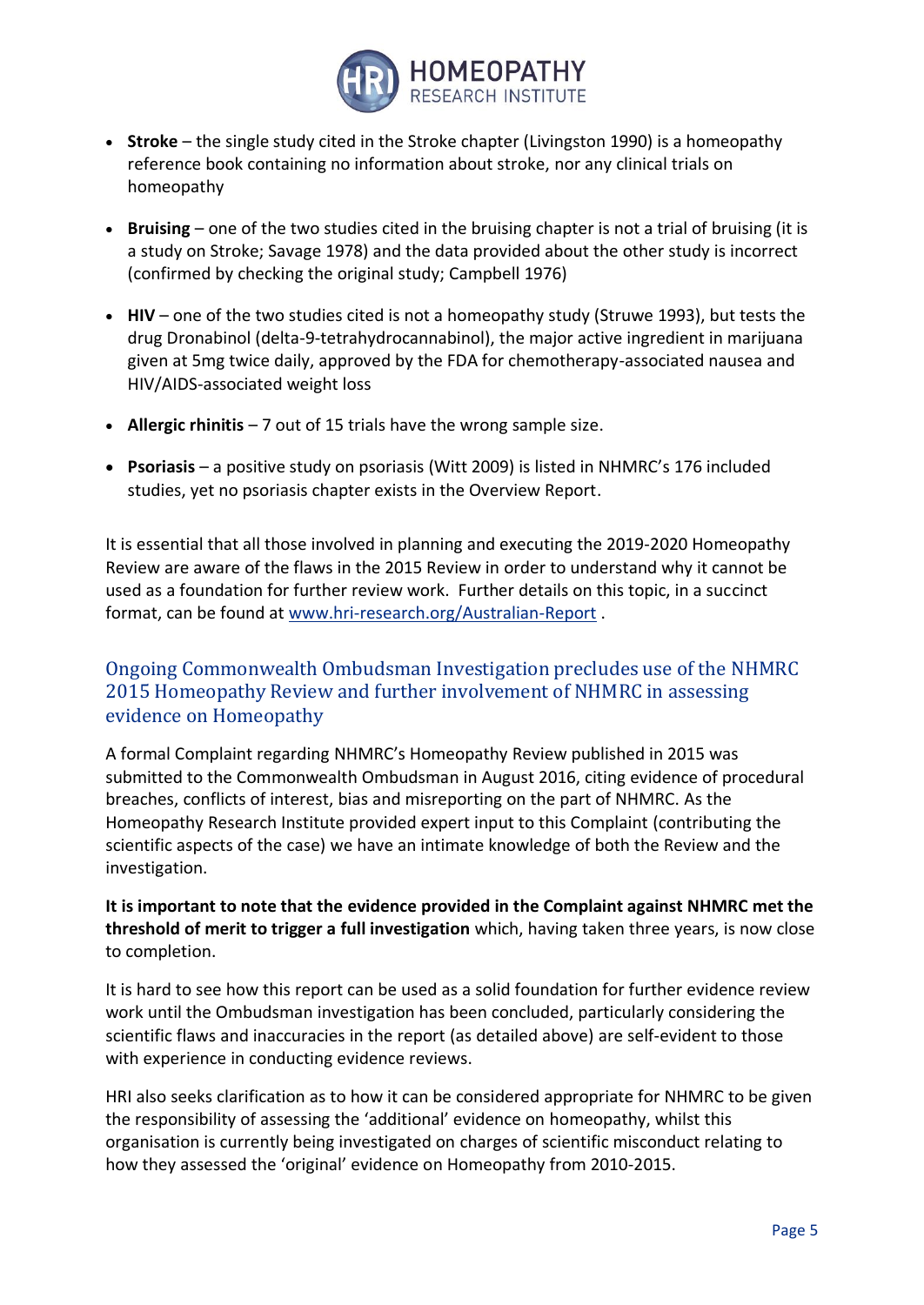

# Recommended Approach: Health Technology Assessment (HTA)

As the Australian Government is seeking accurate information on which to inform policy making on homeopathy, the most appropriate way forward would be to conduct a **fresh evaluation of this intervention using the Health Technology Assessment methodology.**

This is the most appropriate methodology, being designed to enable 'evidence-informed context-based decision-making' ('Health technology assessment of medical devices. WHO Medical devices series', World Health Organization, 2011), encompassing the multiple elements decision-makers need to consider, such as safety, efficacy, effectiveness and economic evaluation.

NHMRC claim that a 'HTA-like' approach was taken when producing the 2015 Review, yet the methodology used (an Overview of Systematic Reviews) is completely different from the HTA method. Most crucially, the scope of the 2015 Review was far more limited than an HTA, with no assessment at all of evidence pertaining to either safety or cost-effectiveness of homeopathy – both essential aspects Government needs to take into consideration when deciding on the future of rebates.

# The need to include fundamental and basic research

One factor which cannot be ignored when deciding on the final TofR for the 2019-20 process is the controversial nature of homeopathy. This stems primarily from intense debate regarding the lack of an established mode of action of homeopathic medicines, some of which are diluted beyond Avogadro's constant during the manufacturing process.

Opinions as to the plausibility of homeopathy inevitably influence how clinical data is interpreted; to eliminate/reduce this 'plausibility bias' it is essential to consider basic research (to establish whether there is any evidence that homeopathic medicines can have biological effects) and fundamental research (to determine whether there is any evidence from physicochemical investigations to support credible hypotheses for the mode of action).

This would provide essential context to the clinical and economic data identified, and be relatively easy to achieve, given the existence of systematic reviews covering these fields.

#### **Conclusion**

The Natural Therapies Review 2019-2020 provides an opportunity to address the shortcomings of the 2015 Homeopathy Review – an issue which has attracted widespread attention and concern, both within Australia and around the world.

Unfortunately, the current plan to evaluate homeopathy as described in the draft Terms of Reference will not achieve this aim; the process would be a waste of valuable Government resources because any further evidence evaluation would be building on a fundamentally flawed foundation, resulting in a meaningless final report.

Given these circumstances, the only way to provide the Australian Government with the accurate information on homeopathy needed to inform policy-making is to carry out a new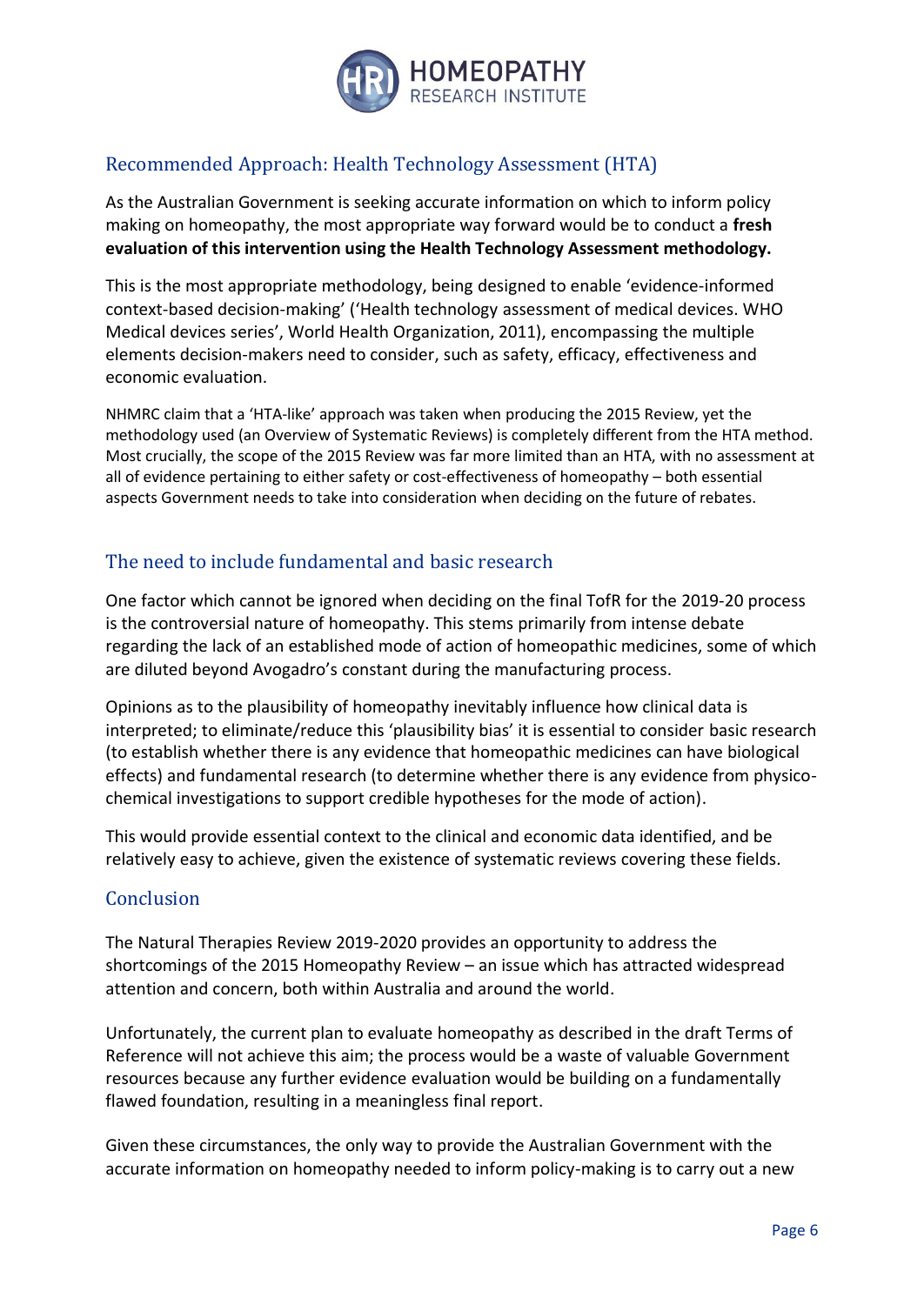

evaluation: t is recommended that this evaluation take the form of a Heath Technology Assessment, including basic and fundamental research to directly address the debate concerning the mode of action of homeopathic medicines.

#### Encouragement to provide evidence to the NTREAP

The public consultation webpage encourages relevant parties to "consider any additional evidence of clinical effectiveness [….] with a view to providing the details of the evidence to the Natural Therapies Review Expert Advisory Panel (NTREAP) when it is established." The homeopathy sector worldwide would expect HRI to engage in such a public consultation process, however it is unclear how this aspect of the 2019-2020 review is to be conducted. Please can you confirm:

- Submission date
- Guidelines for such submission documents
- That evidence submitted to the NTREAP will not have reduced impact on the review findings due to being assessed as subject to selection bias (as per evidence submitted via consultation during preparation of NHMRC's 2015 Homeopathy Review)
- Will the review team also be conducting a formal literature search? If so, with what date range, search terms and inclusion criteria? If the Australian Government is to conduct a meaningful review that will be accepted at an international level, one would hope and expect that this would involve a sufficiently comprehensive literature search to render public submissions a 'safety net' – requested merely to confirm that no essential publications had been missed rather than being relied upon to provide data for inclusion.

The above points are particularly relevant, given that NHMRC's 2015 Review is not sufficiently robust to be considered reliable; thus in the instance of homeopathy, the 'additional evidence' referred to in the TofR would actually mean the entire clinical evidence base – clearly not a reasonable remit for a public consultation submission.

#### Nomination for advisory panel

HRI hereby nominates **Dr Robbert van Haselen** for membership of the Natural Therapies Review Expert Advisory Panel (NTREAP). Although HRI has identified multiple experts who have the required expertise to join the Advisory Panel, Dr van Haselen is the most well-suited candidate for this role worldwide by a substantial margin (see Curriculum Vitae provided).

Dr van Haselen will bring a rare and valuable combination of skills to the NTREAP i.e. expertise in conducting and evaluating evidence of the clinical effectiveness of homeopathy, plus significant experience in the wider field of CAM clinical practice and research. Furthermore, Dr van Haselen is highly respected at an international level.